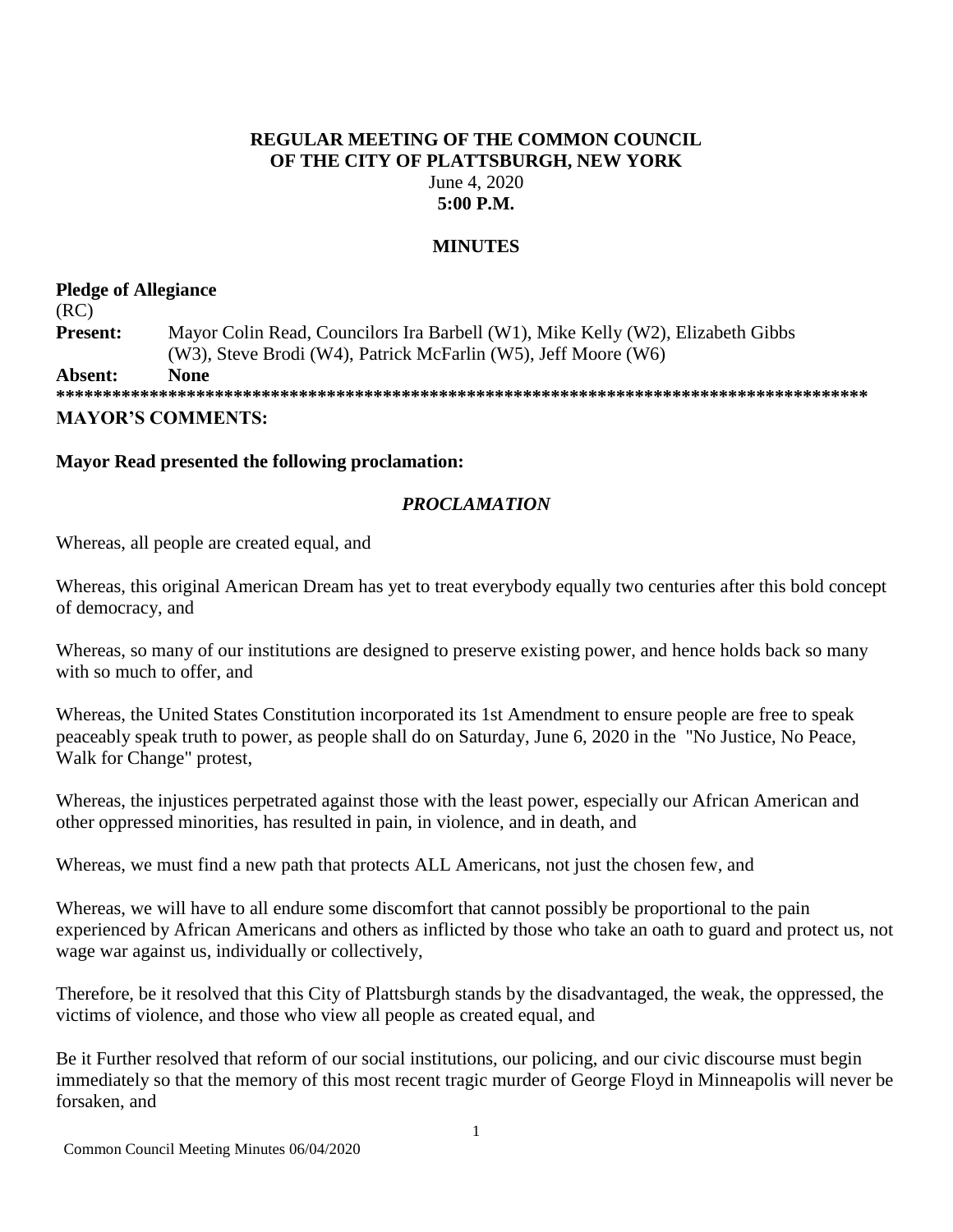Be it Further resolved that we all condemn violence and destruction, and ask that the palpable anger and energy we all feel be turned toward reform rather than retribution.

Finally, I further declare this to be George Floyd Week and ask that we all gather to remember his life, the injustice of his tragic death, and our mutual commitment to peace, equal rights, and the preservation of black lives and of the oppressed everywhere, and Saturday, June 6 2020 No Justice, No Peace, Walk for Change Day, with gratitude to all who have contributed to and participated in this day.

> Done in the City of Plattsburgh, New York this fourth day of June in the Year Two-Thousand Twenty Colin L. Read, Mayor

#### **MINUTES OF THE PREVIOUS MEETING:**  $\mathbf{1}$ .

**RESOLVED:** That the Minutes of the Regular Meeting of the Common Council held on May 28, 2020 are approved and placed on file among the public records of the City Clerk's Office

By Councilor Barbell; Seconded by Councilor Gibbs (All in Favor/opposed) Roll call: Councilors Barbell, Kelly, Gibbs, Brodi, McFarlin, Moore (All voted in the affirmative) 

### **PAYROLLS OF VARIOUS DEPARTMENTS:**  $2.$

**RESOLVED:** That the payrolls of the various Departments of the City of Plattsburgh for the week ending June 3, 2020 in the amount of \$488,803.98 are authorized and allowed and the Mayor and the City Clerk are hereby empowered and directed to sign warrants drawn on the City Chamberlain for the payment thereof.

By Councilor Kelly; Seconded by Councilor Gibbs (All in Favor/opposed) Roll call: Councilors Barbell, Kelly, Gibbs, Brodi, McFarlin, Moore (All voted in the affirmative) 

### $3.$ **REPORTS OF CITY OFFICES & COMMITTEE REPORTS:**

- Report from the City Clerk's Office of all monies received during the month of May 2020 in the  $\bullet$ total amount of \$2,986.50
- Minutes from the Public Safety Committee meeting held on May 28, 2020
- Building Inspector's Tree Report 2020
- Reports from the Police Department dated June 3, 2020

# **COUNCILOR/DEPARTMENT CHAIR COMMITTEE REPORTS:**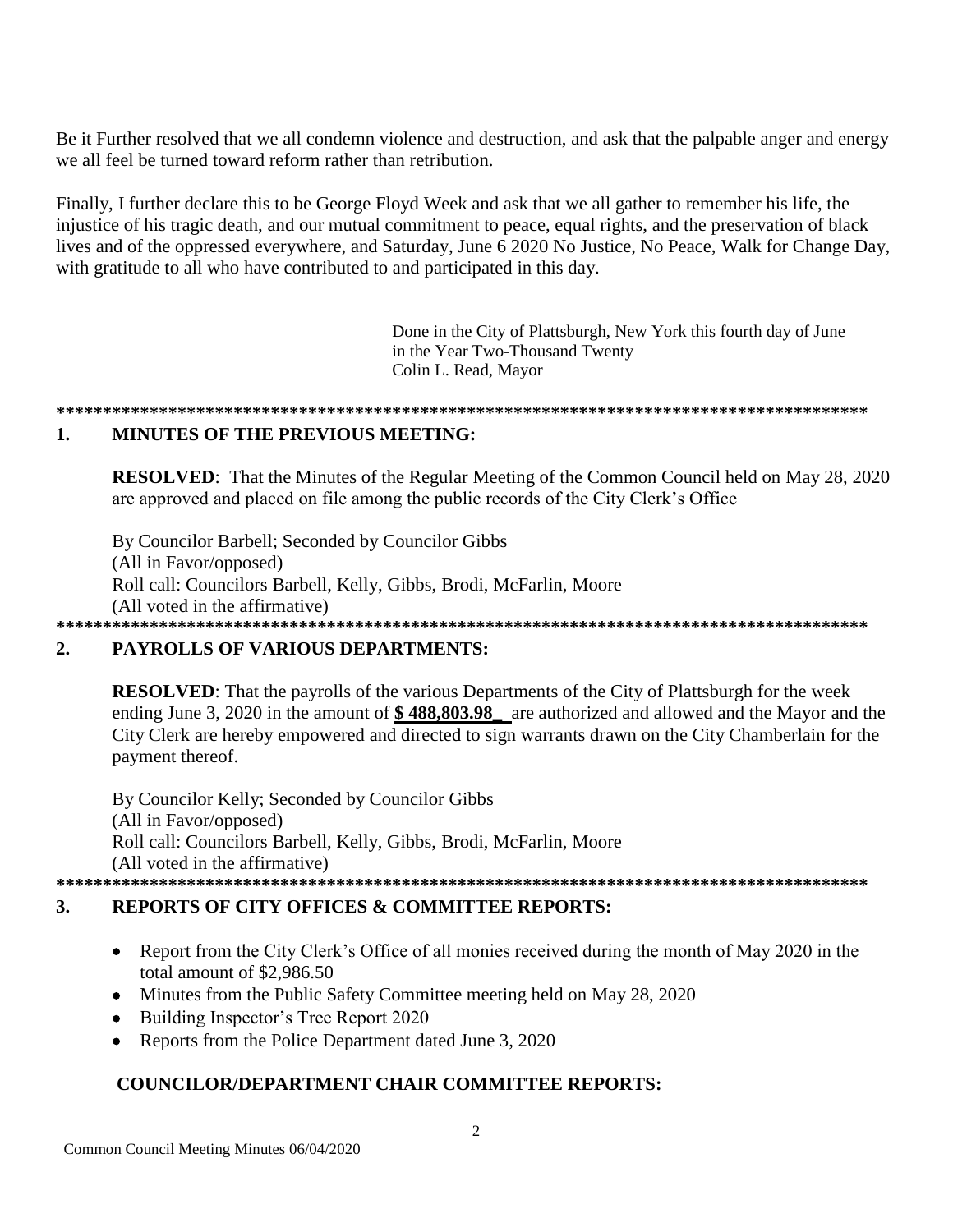Governance, Strategy, and City Operations- Chair Councilor Barbell met tonight, nothing to add.

**City Infrastructure** – Chair Councilor Moore indicated nothing to report.

**Finance and Budget** – Chair Councilor Kelly indicated continue discussion on 5 year plan later on agenda when resolution comes up.

**Public Safety** – Chair Councilor Gibbs indicated nothing to report.

**Plattsburgh Public Library** – Chair Councilor McFarlin indicated staggered re opening on August 3<sup>rd</sup>, Chapter 1 Café did not renew lease in May.

**MLD - MLD Board President Councilor McFarlin indicated nothing to report.** 

**RESOLVED:** That the reports as listed are hereby ordered received and any written reports are placed on file among the public records of the City Clerk's Office.

By Councilor Kelly; Seconded by Councilor Gibbs (All in Favor/opposed) Roll call: Councilors Barbell, Kelly, Gibbs, Brodi, McFarlin, Moore (All voted in the affirmative) 

#### **CORRESPONDENCE OR RECOMMENDATIONS FROM BOARDS:** 4. **None**

### **AUDIT OF CLAIMS:** 5.

**RESOLVED:** That the bills Audited by the Common Council for the week ending June 5, 2020 in the amount of \$344,519.44 are authorized and allowed and the Mayor and City Clerk are hereby authorized and directed to sign warrants drawn on the City Chamberlain for the payment thereof.

By Councilor Gibbs; Seconded by Councilor Kelly (All in Favor/opposed) Roll call: Councilors Barbell, Kelly, Gibbs, Brodi, McFarlin, Moore (All voted in the affirmative) 

### PERSONS ADDRESSING COUNCIL ON AGENDA ITEMS ONLY: 6.

No one addressed the Council in person, in writing or via email to cityinfo@plattsburghcitygov.com

### 7. **OTHER ITEMS:**

# A. Motion to remove item 7A from the Table.

By Councilor McFarlin; Seconded by Councilor Barbell

Roll call: Councilors Barbell, Kelly, Gibbs, Brodi, McFarlin, Moore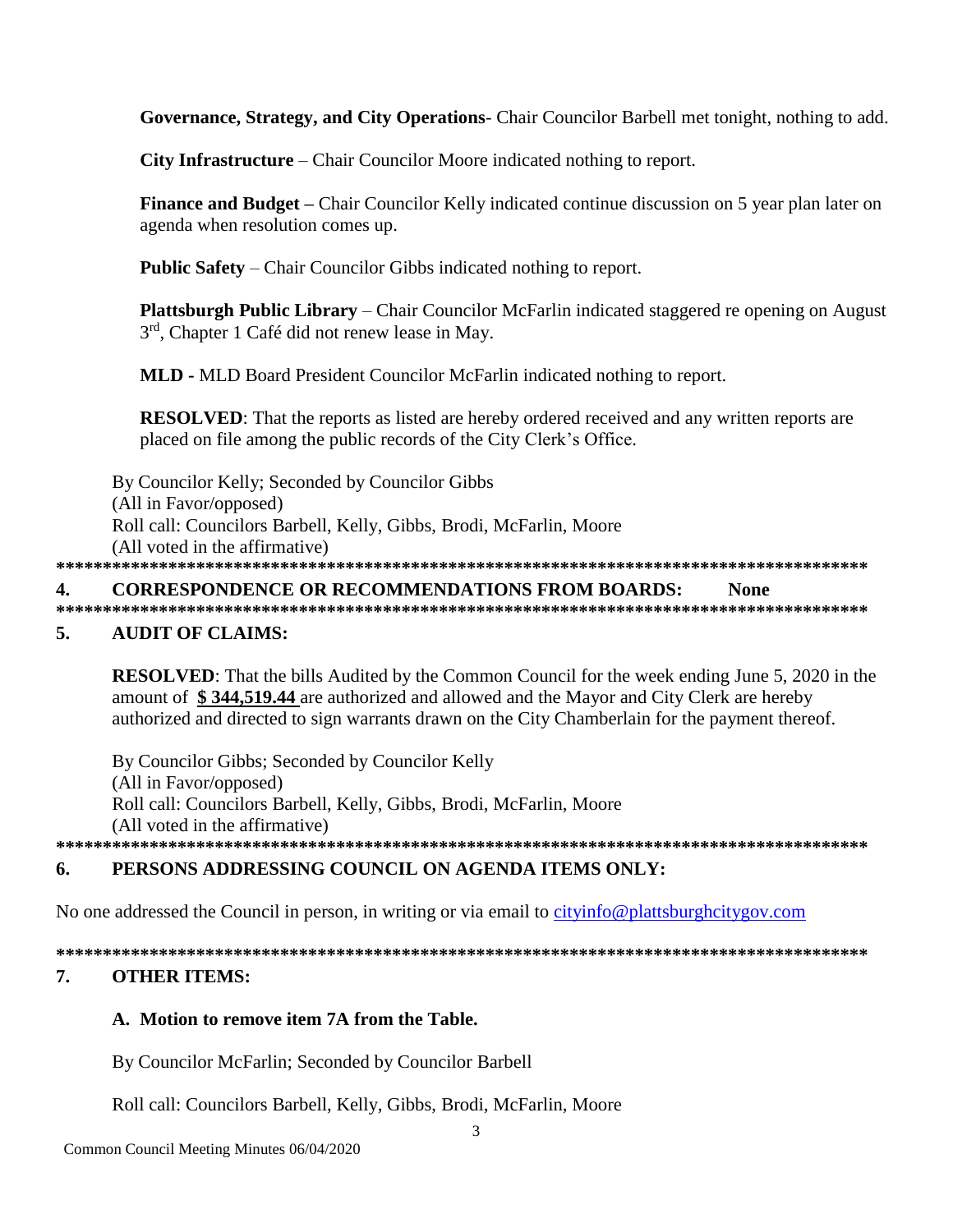(All voted in the affirmative)

**RESOLVED:** In accordance with the request therefore the Common Council approves the City Chamberlain to adjust the 2020 City budget for an 85% reduction in the remaining overtime appropriations based on a resolution adopted by the Common Council on May  $21^{st}$ , 2020. The combined reduction in overtime appropriations across all City funds equals approximately \$558,164.00 with a corresponding reduction in appropriated fund balance for all City funds.

Discussion: Yes Roll call: Councilors Barbell, Kelly, Gibbs, Brodi, McFarlin, Moore (Councilors Barbell, Kelly, Gibbs, Brodi and Moore voted in the negative. Councilor McFarlin voted in the affirmative) **ACTION TAKEN:** Defeated Follow up Action: None

**B. RESOLVED:** In accordance with the request therefore the Common Council approves rejecting all bids received for PIN 7805.88 "Saranac River Trail Phase 2".

By Councilor McFarlin; Seconded by Councilor Barbell Discussion: Yes Roll call: Councilors Barbell, Kelly, Gibbs, Brodi, McFarlin, Moore (All voted in the affirmative) **ACTION TAKEN:** Adopted Follow up Action: None 

C. RESOLVED: In accordance with the request therefore the Common council approves Canadian Pacific Railway to close Dock Street and have a short term detour for maintenance of the railroad crossing. The anticipated road closure is requested for Monday June 8<sup>th</sup> from 6am to 8pm.

By Councilor Gibbs; Seconded by Councilor Moore Discussion: None Roll call: Councilors Barbell, Kelly, Gibbs, Brodi, McFarlin, Moore (All voted in the affirmative) **ACTION TAKEN:** Adopted None Follow up Action: 

**D. RESOLVED:** In accordance with the request therefore the Common Council approves Mickey's Restaurant & Lounge, located at 26 Riley Avenue to use **four** parking spaces in front of their establishment for outdoor dining seating, subject to appropriate licensing by NYS Liquor authority, and subject to City permits issued by Building Inspector which may include additional COVID-19 restrictions. All permits must be received prior to barrier placement.

The City is asked to permit the licensee to use concrete barricades. The requested dates are subject to NYS Business reopening permission – September 30, 2020.

## Motion to waive reading and move Resolutions 7D and 7I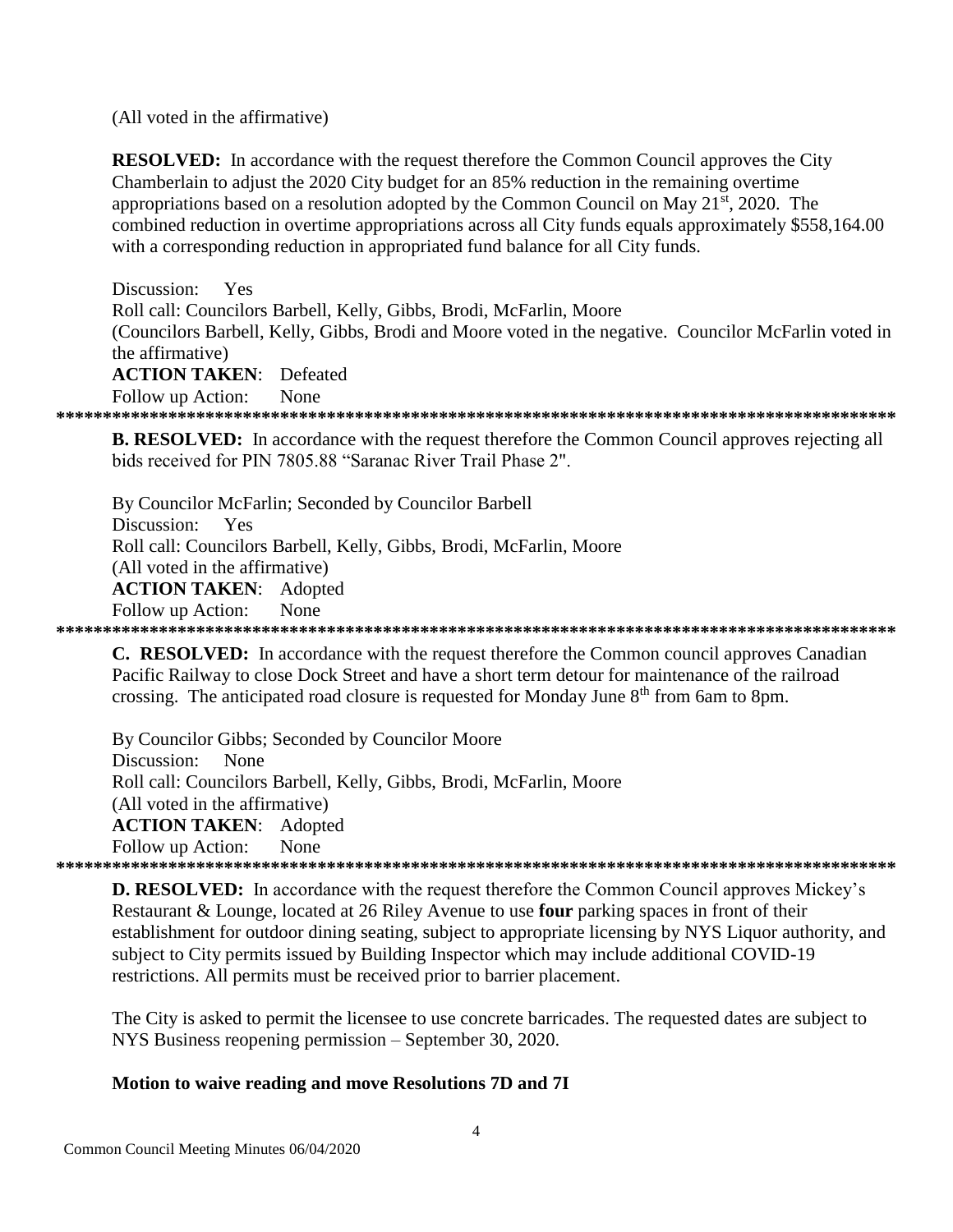By Councilor McFarlin; Seconded by Councilor Barbell (All voted in favor of waiving reading and move Resolutions 7D and 7I) Discussion: Yes Roll call: Councilors Barbell, Kelly, Gibbs, Brodi, McFarlin, Moore (All voted in the affirmative) **ACTION TAKEN: Adopted** Follow up Action: None 

**E. RESOLVED:** In accordance with the request therefore the Common Council of the City of Plattsburgh has prepared and approved a five year budget plan commencing on January 1, 2021 which will be presented to the Mayor of the City of Plattsburgh for use in preparing the 2021 Mayor's Budget.

By Councilor Gibbs; Seconded by Councilor Kelly Discussion: Yes Roll call: Councilors Barbell, Kelly, Gibbs, Brodi, McFarlin, Moore (All voted in the affirmative) **ACTION TAKEN:** Adopted Follow up Action: None 

**F.** The Council established Council/Department Liaison Committees, assigning the Chair and members, during the Organizational Meeting held on January 2, 2020, which will be held each Thursday in the Common Council Chambers prior to the Council Meetings. Due to a vacancy on the Council and then appointment of new councilor it has become necessary to reassign the following:

Governance, Strategy, and City Operations Committee - Chair: Councilor Barbell; Member: **Councilor Brodi** 

Plattsburgh Public Library - Chair: Councilor McFarlin; Member: Councilor Brodi

**RESOLVED:** In accordance with the request therefore the Common Council approves amending 2020 Committee Chairs and second member as stated above.

By Councilor Kelly; Seconded by Councilor Barbell None Discussion: Roll call: Councilors Barbell, Kelly, Gibbs, Brodi, McFarlin, Moore (All voted in the affirmative) **ACTION TAKEN:** Adopted Follow up Action: None 

**G.** Whereas, the following resolution supersedes and replaces in its entirety the resolution 7L dated May 21, 2020; and

Whereas, it has been the policy of the City of Plattsburgh to minimize, and where able, eliminate overtime compensation; and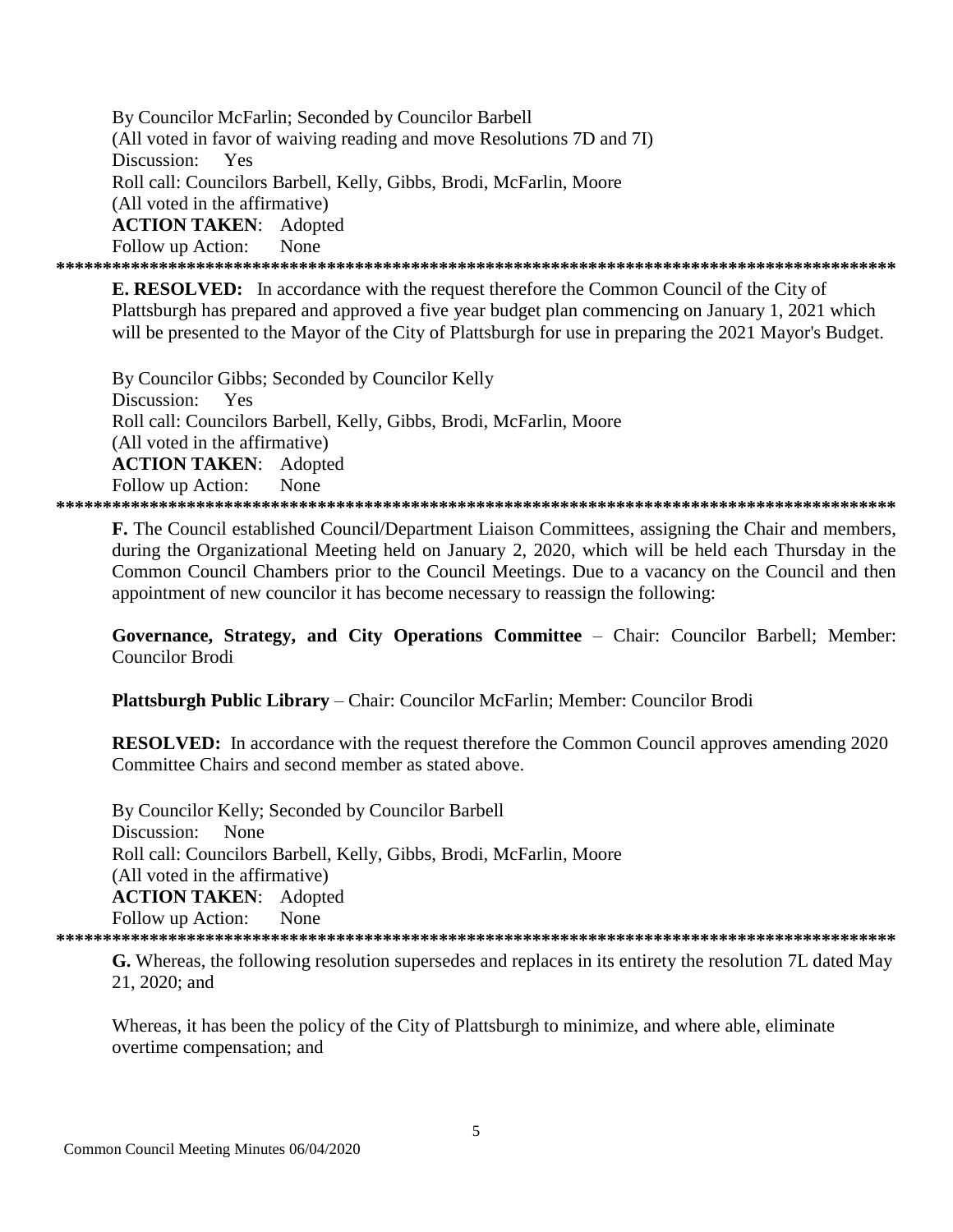Whereas, in his role as chief executive officer of the City—which includes the direction and supervision of the administration of all departments—the Mayor has directed department heads to constrict, to the maximum amount possible, the use and approval of overtime; and

Whereas, as a result of declining revenue projections for the City of Plattsburgh 2020 and 2021 Budgets due to the Covid-19 pandemic, even, further constriction of overtime compensation is required.

Now therefore, it is hereby resolved, that all overtime in every department's budget shall be frozen; and, any emergency requiring the use of overtime must be approved by the Mayor

It is further resolved that the Mayor is directed to report to the Common Council, for every instance where overtime used and approved a monthly report on overtime approvals, containing a description of the unique circumstances that required the use of overtime to allow the Common Council to audit and authorize payment thereon.

## **Motion to waive reading and move Resolution**

By Councilor McFarlin; Seconded by Councilor Barbell (All voted in favor of waiving reading and move Resolution) Discussion: Yes Roll call: Councilors Barbell, Kelly, Gibbs, Brodi, McFarlin, Moore (All voted in the affirmative) **ACTION TAKEN**: Adopted Follow up Action: None **\*\*\*\*\*\*\*\*\*\*\*\*\*\*\*\*\*\*\*\*\*\*\*\*\*\*\*\*\*\*\*\*\*\*\*\*\*\*\*\*\*\*\*\*\*\*\*\*\*\*\*\*\*\*\*\*\*\*\*\*\*\*\*\*\*\*\*\*\*\*\*\*\*\*\*\*\*\*\*\*\*\*\*\*\*\*\*\*\*\***

**H**. WHEREAS, the City of Plattsburgh has a diverse Lesbian, Gay, Bisexual, Transgender, and Queer (hereafter "LGBTQIA+") community, and the Common Council is committed to supporting visibility, dignity, and equity for all people in our community; and

ACKNOWLEDGING, residents, students, city employees, and business owners within the City of Plattsburgh who contribute to the enrichment of our City are part of the LGBTQIA+ community; and

RECOGNIZING, various advancements have been made with respect to equitable treatment of LGBTQIA+ persons throughout the nation, but that there continues to be opposition to members of this community, making it important for cities like Plattsburgh to stand up and show support for our residents who are affected; and

NOTING, June has become a symbolic month in which the LGBTQIA+ community and their supporters come together in various celebrations of pride; and

NOTING FURTHER, several cities across the United States recognize and celebrate June as LGBTQIA+ Pride Month; and

DESIRING, to recognize and celebrate all members of our community, especially those who are often excluded or oppressed; and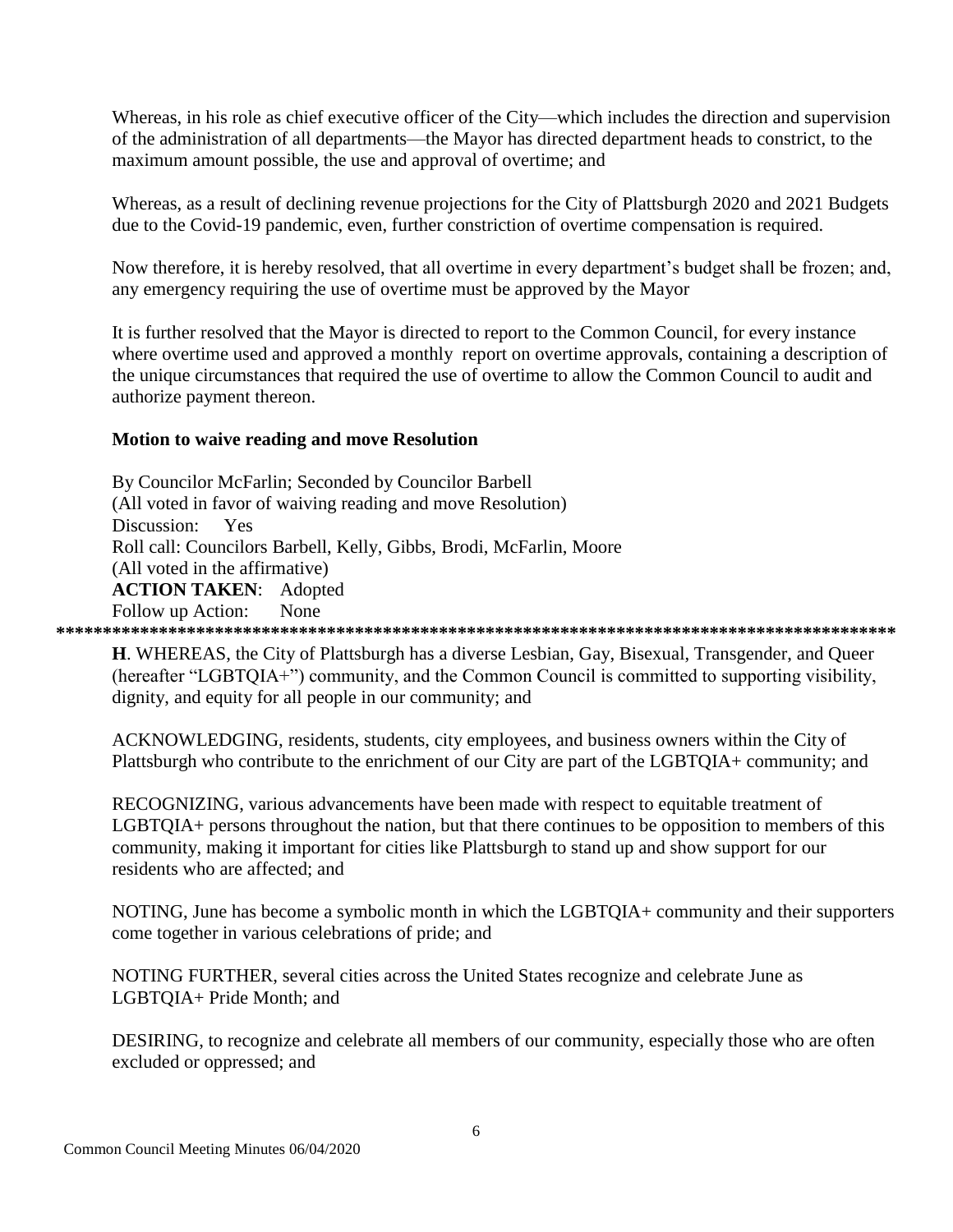WHEREAS, given its unique geographical location, the City of Plattsburgh wishes to make this celebration of support visible not only in our own community, but to neighboring communities around the North Country, in Vermont, and Quebec.

NOW THEREFORE, the Common Council of the City of Plattsburgh does hereby declare June 13th, 2020 to be LGBTOIA+ Pride Day in the City of Plattsburgh, and invites everyone to reflect on ways we can all live and work together with a commitment to mutual respect and understanding; and further encourages the community to join others in the North Country and throughout the world to increase its awareness of LGBTQIA+ persons in our community.

By Councilor Gibbs; Seconded by Councilor McFarlin Discussion: Yes Roll call: Councilors Barbell, Kelly, Gibbs, Brodi, McFarlin, Moore (All voted in the affirmative) **ACTION TAKEN:** Adopted Follow up Action: None 

**I. RESOLVED:** In accordance with the request therefore the Common Council approves SIP located at 14 Margaret Street to use two parking spaces in front of their establishment for outdoor dining seating, subject to appropriate licensing by NYS Liquor authority, and subject to City permits issued by Building Inspector which may include additional COVID-19 restrictions. All permits must be received prior to barrier placement.

The City is asked to permit the licensee to use concrete barricades. The requested dates are subject to NYS Business reopening permission – September 30, 2020.

# [See details under Item 7D]

**ACTION TAKEN:** Adopted Follow up Action: None

#### **TRAVEL REOUEST:** 8. **None**

#### $9<sub>1</sub>$ **RESOLUTIONS FOR INITIAL CONSIDERATION:**

### 1. Councilor McFarlin added the following:

WHEREAS, the COVID-19 Pandemic has had a large impact on the world, the United States of America, and New York State in the first half of 2020:

WHEREAS, to address the spread of COVID-19, Governor Andrew Cuomo has issued several executive orders and implemented the policy known as PAUSE New York which required, inter alia, restaurants to close operations;

WHEREAS, Governor Cuomo has lessened the restrictions on restaurant operations and on June 4, 2020 restaurants in certain parts of New York including Plattsburgh, New York are permitted to begin serving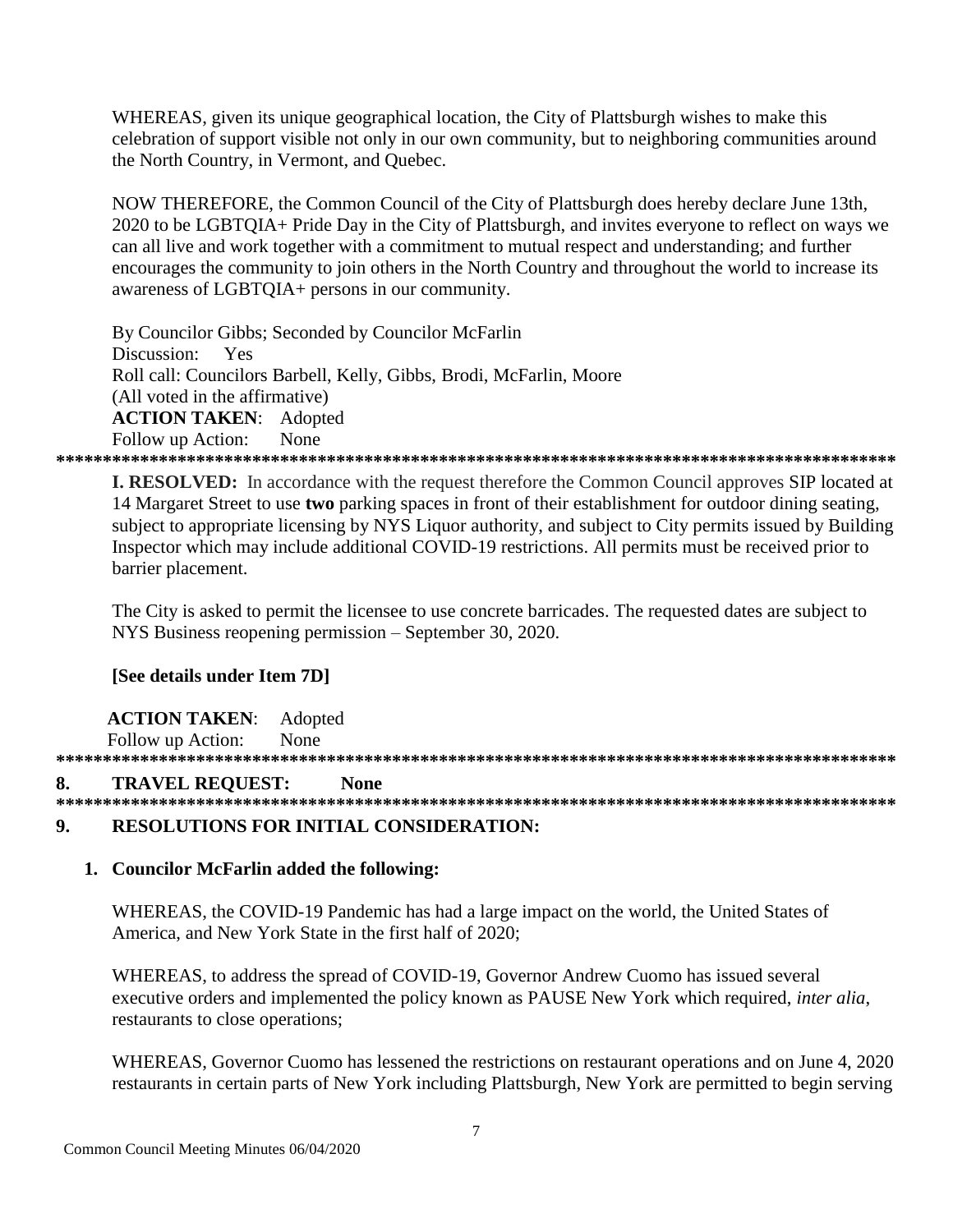customers for in person dining, provided that customers only be permitted to occupy tables located outside;

WHEREAS, Mickey's Restaurant and Lounge ("Mickeys") is a business located in the City of Plattsburgh at 26 Riley Avenue on the northern side of the block located in between Hyde Avenue and Weed Street;

WHEREAS, Mickey's Restaurant owns the parking lot that encompasses the entirety of the southern edge of Riley Avenue between Margaret/Weed Streets and the railroad tracks;

WHEREAS, Riley Avenue is a one-way street running in a westerly direction between Weed Street and Hyde Avenue;

WHEREAS, Mickey's is the only commercial establishment located on the block of Riley Avenue described *supra*, and the only other edifice located on said block is a residence with the address of 3 Weed Street;

WHEREAS, an owner of Mickey's, Julie Lilledahl has asked the Plattsburgh Common Council if Riley Avenue in front of Mickey's can be closed to traffic to allow for additional seating for patrons of Mickey's;

WHEREAS, Ms. Lilledahl has received consent for her request from all residents on the affected portion of Riley Avenue;

WHEREAS, the aforementioned block of Riley Avenue is not a major thoroughfare in the City of Plattsburgh and can be readily bypassed by utilizing Hyde Avenue;

BE IT THEREFORE RESOLVED, that the Plattsburgh Common Council hereby permits Riley Avenue to be closed off to traffic in front of Mickey's Restaurant and Lounge until such time as Mickey's is able to resume normal operations, the day subsequent to Labor Day 2020, or further action by the Common Council to the contrary, whichever is sooner;

BE IT FURTHER RESOLVED, that the Plattsburgh Common Council hereby authorizes the Mayor to enter into a contract with Ms. Lilledahl to effectuate the aforementioned resolution provided that all costs associated with same be borne by Mickey's Restaurant and Lounge and no cost be borne by the City of Plattsburgh.

# 2. **Councilor Kelly added the following:**

Resolved, the city council requests that Mayor Read contact the city's union leaders and gauge their interest in a number of cost saving measures including but not limited to job-sharing, 32 hour weeks and across the board reductions in pay. Mayor Read is also requested to ask union leaders for their ideas on additional savings. And report back to Council on July 1, 2020.

# **Motion to waive Rule 4 for Initial Consideration and move resolution:**

By Councilor McFarlin; Seconded by Councilor Barbell